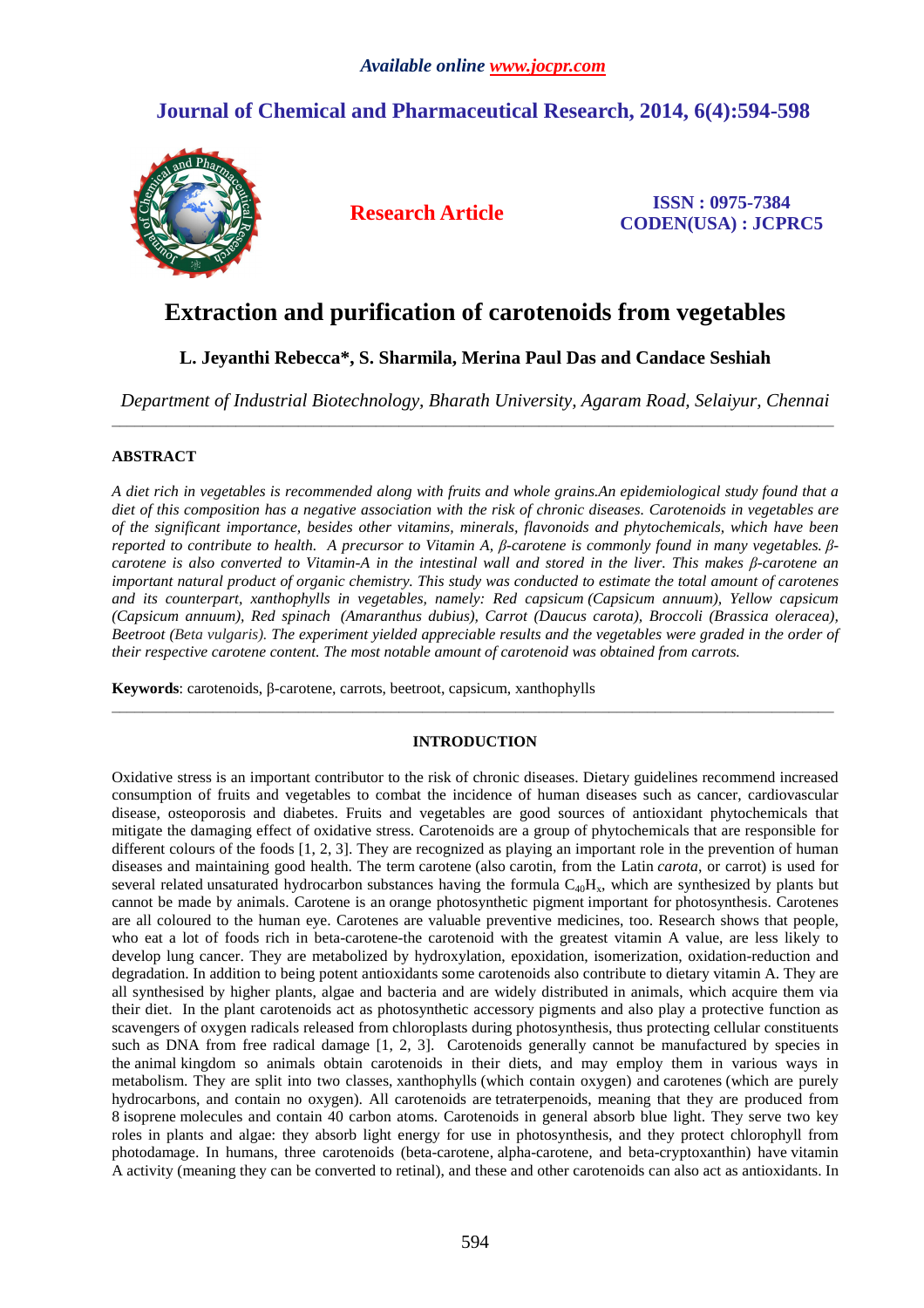the eye, certain other carotenoids (lutein, astaxanthin and zeaxanthin) apparently act directly to absorb damaging blue and near-ultraviolet light, in order to protect the macula of the retina, the part of the eye with the sharpest vision. Food coloring carotenoids include beta-carotene, paprika, lycopene, lutein, carrot oil and saffron. Each contains different types and ratios of carotenoids.

*\_\_\_\_\_\_\_\_\_\_\_\_\_\_\_\_\_\_\_\_\_\_\_\_\_\_\_\_\_\_\_\_\_\_\_\_\_\_\_\_\_\_\_\_\_\_\_\_\_\_\_\_\_\_\_\_\_\_\_\_\_\_\_\_\_\_\_\_\_\_\_\_\_\_\_\_\_\_*

Xanthophylls (originally phylloxanthins) are yellow pigments that form one of two major divisions of the carotenoid group. The name is from Greek *xanthos* (yellow) and *phyllon* (leaf), due to their formation of the yellow band seen in early chromatography of leaf pigments. Their molecular structure is similar to carotenes, which form the other major carotenoid group division, but xanthophylls contain oxygen atoms, while *carotenes* are purely hydrocarbons with no oxygen. Xanthophylls contain their oxygen either as hydroxyl groups and/or as pairs of hydrogen atoms that are substituted by oxygen atoms acting as a bridge (epoxide) [4]. Like other carotenoids, xanthophylls are found in highest quantity in the leaves of most green plants, where they act to modulate light energy and perhaps serve as a non-photochemical quenching agent to deal with triplet chlorophyll (an excited form of chlorophyll), which is overproduced at high light levels in photosynthesis [5, 6, 7].

The objective of the study is not only to estimate the amount of carotenoids but to also compare the estimated amouts with the other samples present in the study. The primary objective of this study is to estimate the concentration of carotenoids (carotenes and xanthophylls) using simple solvent extraction ant thin layer chromatography in the following vegetables: Red capsicum (*Capsicum annuum),* Yellow capsicum (*Capsicum annuum*)*,* Red spinach (*Amaranthus dubius*), Carrot (*Daucus carota*) and Broccoli (*Brassica oleracea*).

A process for the extraction of carotenoid dyes from pre dried natural starting materials is described using com pressed gases such as propane and/or butane in which organic entrainlng agents can be additionally added in order to facilitate and complete the extraction process. With the aid of this process highly concentrated carotenoid dyes are obtained in high yield [8,9]. The methods of TLC and UV were used for the separation and identification of carotenoid pigment extracted from carrot through the application of different organic solvent. Brassica oleracea vegetables, such as broccoli (B. oleracea L. var. italica) and cauliflower (B. oleracea L. var. botrytis), are known to contain bioactive compounds associated with health, including three classes of photosynthetic lipid-soluble compounds: carotenoids, chlorophylls, and tocopherols. Carotenoids and chlorophylls are photosynthetic pigments. Tocopherols have vitamin E activity. Due to genetic and environmental variables, the amounts present in vegetables are not constant. To aid breeders in the development of Brassica cultivars with higher provitamin A and vitamin E contents and antioxidant activity, a more efficient method was developed to quantitate carotenoids, chlorophylls, and tocopherols in the edible portions of broccoli and cauliflower. The novel UPLC method separated five carotenoids, two chlorophylls, and two tocopherols in a single 30 min run, reducing the run time by half compared to previously published protocols. The objective of the study was to develop a faster, more effective extraction and quantitation methodology to screen large populations of Brassica germplasm, thus aiding breeders in producing superior vegetables with enhanced phytonutrient profiles [10, 11].

#### **EXPERIMENTAL SECTION**

The vegetables used for the study are Red capsicum (*Capsicum annuum*), Yellow capsicum (*Capsicum annuum*), Red spinach (*Amaranthus dubius*), Carrot (*Daucus carota*), Broccoli (*Brassica oleracea*), Beetroot (*Beta vulgaris*). The vegetables used were bought fresh from the market and preserved in the refrigerator. A calorimeter was used to observe the absorbance at 630 nm.

Solvent extraction was done using hexane: acetone (1:1) along with ethanol, 10% NaCl solution was also prepared in the laboratory which was used in the extraction. Silica gel and calcium sulphate hemihydrates were used in the ratio of 4:1 along with double the amount of water to prepare the thin layer chromatography (TLC) plates. The mobile phase consisted of a mixture of hexane and acetone in the ratio of 3:2.

#### **Preparation of TLC plates**

Simple TLC plates were made using microscopic slides. A mixture of silica gel (finely powdered) and calcium sulphate hemihydrates were mixed together and double the amount of water was added so as to form a paste. This paste was evenly distributed over the surface of the slide and kept aside to dry. Prior to usage, slides were activated by baking in the oven at 120°C for 30-40 min.

#### **Extraction of carotenoids using solvents**

The vegetables were cut separately and 2g of each vegetable was weighed and kept separately. The same extraction procedure was followed for all the vegetables. 2g of the vegetable was placed in a mortar and crushed with a pestle. A mixture of hexane and acetone in the ratio of 1:1 was added into the mortar and the sample was crushed. About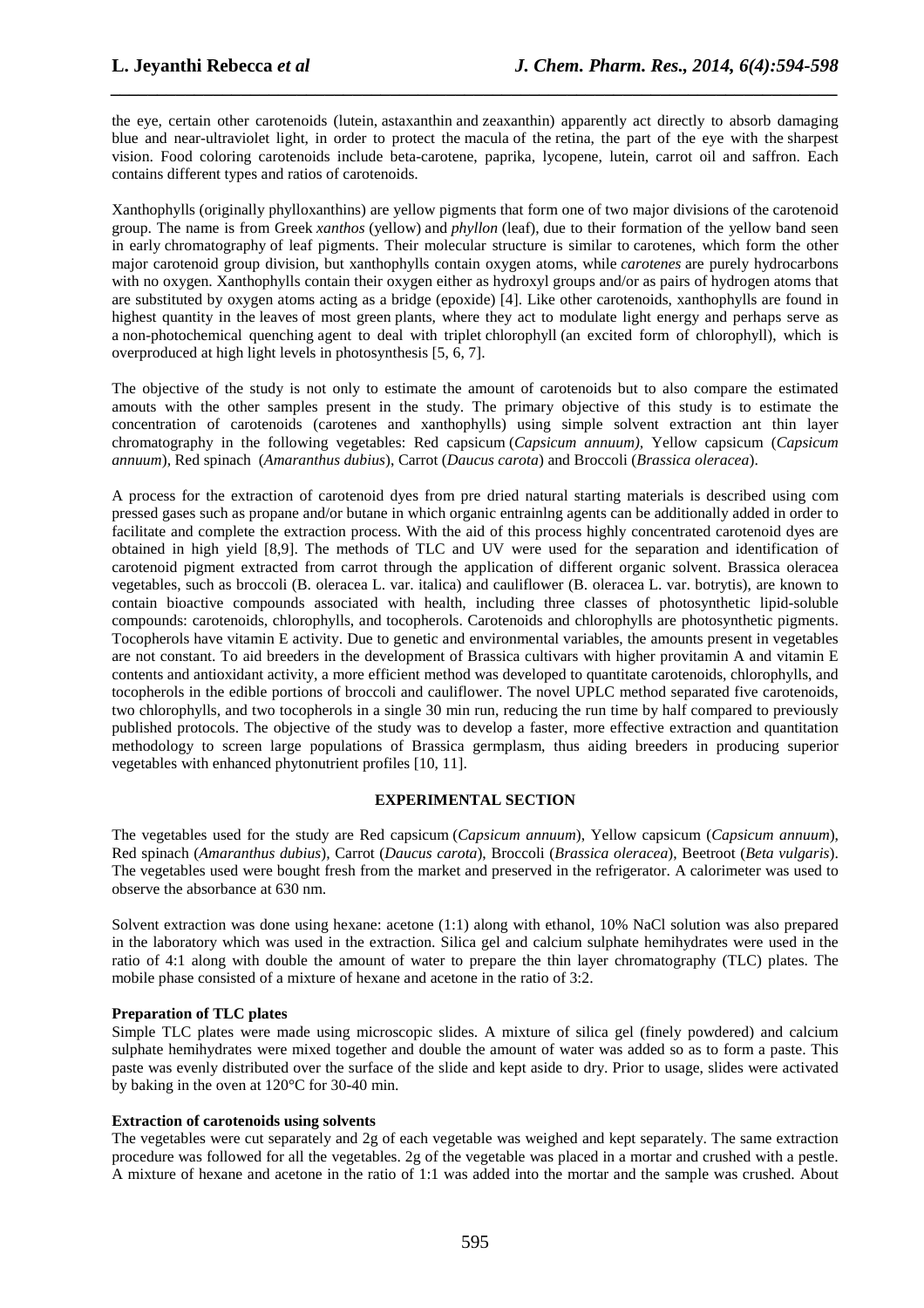5ml of acetone was added slowly at regular intervals. The solvents were collected separately and the process was repeated with the sample again for double extraction. The solvents containing carotenoids were filtered through a filter paper and then transferred into a separating funnel. 50ml of distilled water was added along with 50 ml of 10% NaCl solution. The mixture was shaken vigorously and kept aside for the layers to separate.

*\_\_\_\_\_\_\_\_\_\_\_\_\_\_\_\_\_\_\_\_\_\_\_\_\_\_\_\_\_\_\_\_\_\_\_\_\_\_\_\_\_\_\_\_\_\_\_\_\_\_\_\_\_\_\_\_\_\_\_\_\_\_\_\_\_\_\_\_\_\_\_\_\_\_\_\_\_\_*

The upper layer contained carotenoids and it was collected separately after the removal of the water and NaCl solution. The extract was collect in tubes. Using a calorimeter, the absorbance of carotenoid was noted at 630 nm. The amount of carotenoid present in 100g of each food sample was calculated.

#### **Purification using thin layer chromatography method**

A thin line was drawn on the activated TLC plate about 1.5 cm above the bottom. A spot of the extract was placed on the line and allowed to dry. This was followed by a repeated addition of the extract on the same spot. The developing chamber was a beaker containing a mixture of hexane and acetone in the ratio of 3:2. The TLC plate was placed inside the developing chamber and the top was covered. The solvents were allowed to rise on the plate till it reached 1.5 cm close to the top. It was then taken out and the Rf was calculated.

#### **RESULTS AND DISCUSSION**

The procedure for this experiment proved to be quite interesting although a few changes were required in certain aspects. The extraction procedure using solvents proved to be highly efficient. Purification using thin layer chromatography was not very effective for certain samples. The TLC showed the orange band at a lower  $R_f$  value than the yellow band.



**Fig 1. Extraction of pigments from carrot** 



**Fig. 2 Collection of extracted pigments** 

The extraction of carotenoid from the vegetable samples using solvent extraction method in a separating funnel is shown in Fig 1. The different samples were collected in test tubes for further analysis (Fig. 2). The TLC plate on which a spot of the extract was placed and kept in a developing chamber to separate into different bands is shown in Fig 3 and the developed TLC plate with the orange spot is shown in Fig 4, respectively.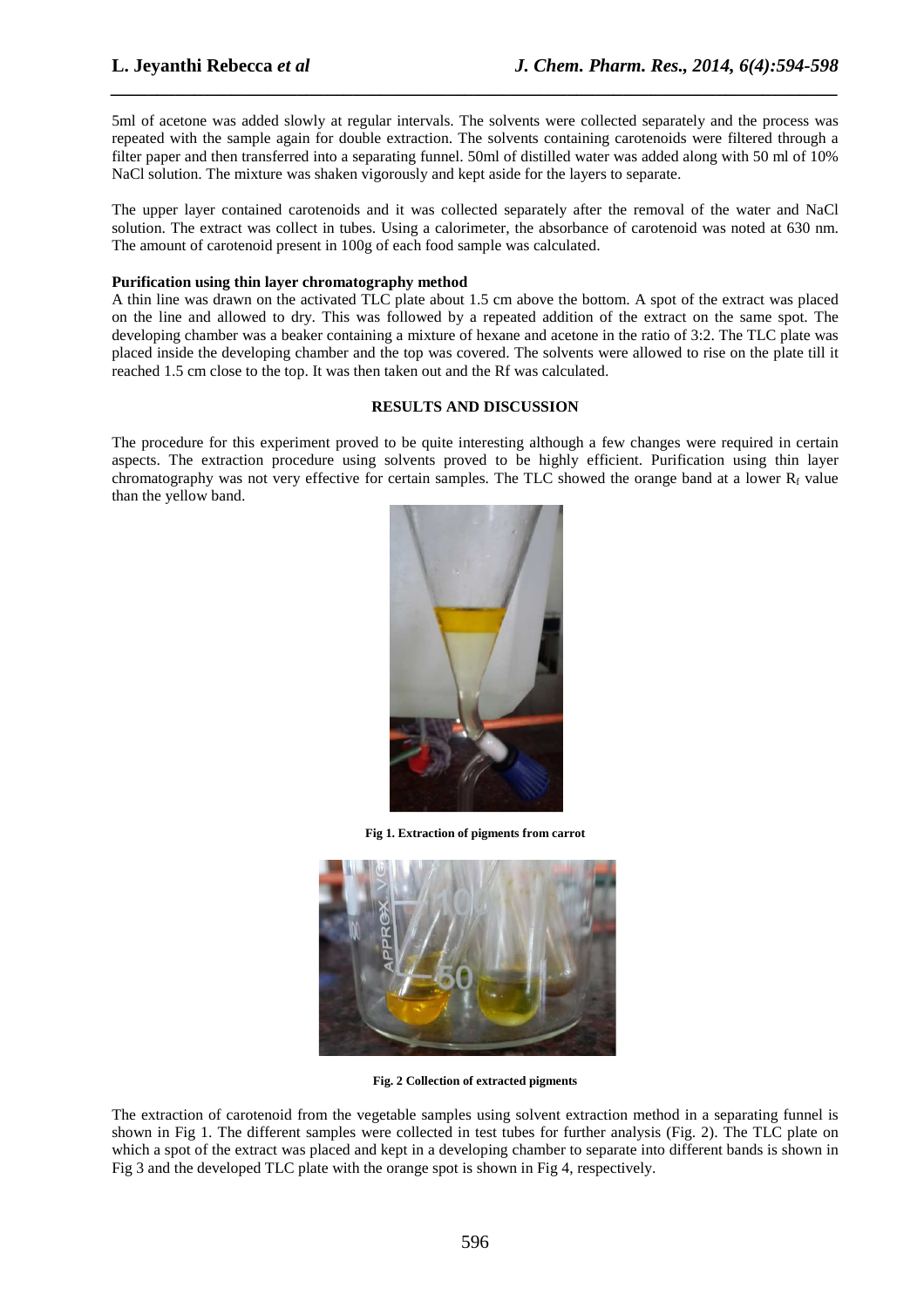

*\_\_\_\_\_\_\_\_\_\_\_\_\_\_\_\_\_\_\_\_\_\_\_\_\_\_\_\_\_\_\_\_\_\_\_\_\_\_\_\_\_\_\_\_\_\_\_\_\_\_\_\_\_\_\_\_\_\_\_\_\_\_\_\_\_\_\_\_\_\_\_\_\_\_\_\_\_\_*

Fig.3 TLC plate plate inside developing chamber Fig. 4 TLC plate

The absorbance of the extract derived from each vegetable at 630 nm was noted down and the value was used to calculate the carotenoid content in each vegetable. The result is tabulated in Table 1. It can be inferred that per 100g of the sample of vegetables, carrot yields the most amount of carotenoids and broccoli yields the least.

**Table 1: Beta-carotene content in vegetable sample** 

| Vegetable       | Carotenoid content (mg/100g of the sample) |  |
|-----------------|--------------------------------------------|--|
| Carrot          | 18.3                                       |  |
| Spinach         | 5.6                                        |  |
| Red capsicum    | 2.4                                        |  |
| Yellow capsicum | 2.4                                        |  |
| <b>Beetroot</b> | 19                                         |  |
| <b>Broccoli</b> |                                            |  |

The extract was purified using Thin Layer Chromatography method and the retardation factor was calculated (Table 2).

| Vegetable sample | <b>Rf</b> factor |                    |
|------------------|------------------|--------------------|
|                  | Carotene         | <b>Xanthophyll</b> |
| Carrot           | 0.95             | 0.31               |
| Spinach          | 0.77             | 0.44               |
| Red capsicum     | 0.94             | 0.36               |
| Yellow capsicum  | 0.88             | 0.38               |
| <b>Beetroot</b>  | 0.84             | 0.42               |
| <b>Broccoli</b>  | 0.81             | 0.52               |

**Table 2: Results of Thin layer chromatography** 

The results thus obtained were either same or marginally different for all of the vegetables when compared to a few similar studies that were undertaken based on carotenoids. Studies state that absorbance change in accordance to the solvent used, pigment concentration, experiment results and calculation. However, the results should be similar to the following typical value: Carotene – 0.95, Xanthophylls – 0.35. Using the works of Tomkins in the paper " a rapid extraction and fast separation of leaf pigments using thin layer chromatography", published in 1994, comparisons were made between the results of both the studies and they were found to be in accordance with one another.

#### **CONCLUSION**

Based on the results, it can be noted that carrots contained the highest concentration of carotenoids followed by spinach, red capsicum, yellow capsicum and beetroot. Broccoli was reported to have the least amount of carotenoids of the six vegetables that were chosen for the study.